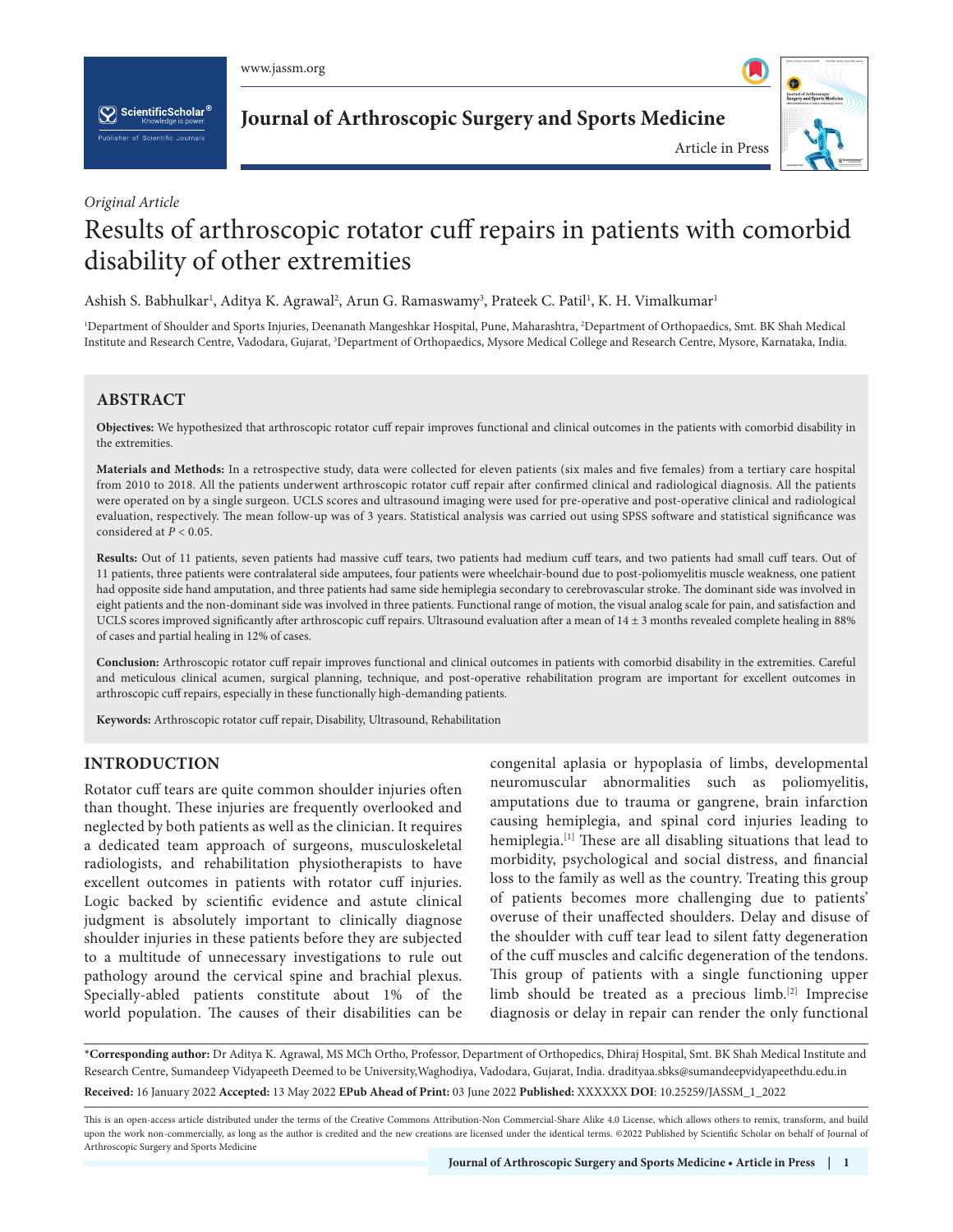limb disabled, making the situation more complex. Hence, they require extra care in terms of surgical repair and post-operative rehabilitation.[3] Due to pre-existing limb disability, upper or lower, it is expected that this cohort of patients will exert excessive pressure on the good upper limb.<sup>[4]</sup> We hypothesize that arthroscopic cuff repairs provide better functional and clinical outcomes to patients with comorbid disabilities of the extremities.

# **MATERIALS AND METHODS**

In a retrospective study, data were collected for eleven patients (six males and five females) from a tertiary care hospital from 2010 to 2018. The inclusion criteria included all adult patients with rotator cuff tear with comorbid disability of any of the four extremities and giving consent to participate in the study. The exclusion criteria included patients below 18 years of age, patients with rotator cuff tears without any comorbid disability of extremity, and patients not giving consent for the study. All the patients underwent arthroscopic rotator cuff repair after confirmed clinical and radiological diagnosis. The clinical examination included a passive and active range of motion of the affected shoulder and clinical tests to know the strength of supraspinatus, infraspinatus, subscapularis, deltoid, and supinator muscles. Furthermore, radiographs of true anteroposterior and outlet views were done as a basic requirement to know the proximal humeral migration, status of glenohumeral, and acromioclavicular joints, acromial spurs, and bone quality. Pre-operative magnetic resonance imaging was done for confirming the diagnosis, to know the extent of cuff tears and muscle atrophy with fat infiltration, and for pre-operative planning. All the patients were operated on by a single surgeon. All the patients were operated on under regional block followed by general anesthesia in a beach chair position. Double-row arthroscopic rotator cuff repair was done using triple loaded Polyether ether ketone suture anchors, as shown in [Figure 1]. UCLS scores and ultrasound imaging were used for pre-operative and postoperative clinical and radiological evaluation, respectively. The mean follow-up was of 3 years.

## **Statistical methods**

Statistical analysis was carried out with the help of SPSS (version 20) for the Windows package (SPSS Science, Chicago, IL, USA). The description of the data was done in form of arithmetic mean  $\pm$  SD for quantitative data while in the form of frequencies (%) for qualitative (categorical) data. *P* < 0.05 was considered significant. For quantitative data, Mann–Whitney U-test was used to test the statistical significance of the difference between means of variables among two independent groups. Wilcoxon test was used to test the statistical significance of difference means between paired groups.



Figure 1: (a) Arthroscopic view of rotator cuff tear, (b) triple loaded polyether ether ketone suture anchor used for fixation, and (c) double row arthroscopic rotator cuff repair.

## **RESULTS**

There were six males and five females operated with arthroscopic cuff repair on ten shoulders. The average age for males was  $60.57 \pm 12.25$  years and for females was 55 years, as shown in [Table 1]. The average weight of these patients was found to be  $186.84 \pm 10.5$  lbs. and the average height was  $1.66 \pm 0.8$  m. Three patients had opposite side below elbow amputation, one patient had a right-hand amputation, three patients had left side hemiparesis secondary to cerebrovascular stroke, and four patients were paraplegic secondary to poliomyelitis (PPRP). Seven patients were operated on the left side and three patients were operated on on the right shoulders. Eight patients were operated on their dominant shoulders and two patients were operated on non-dominant shoulders. The average follow-up was of  $24 \pm 7$  months (range 9–68 months). Two patients had re-tears confirmed on ultrasonography. One of them was continued in a rehab program and was found satisfied with the final functional outcome. The other patient was re-operated and had a satisfactory post-operative UCLS score with a healed tear on ultrasound. One patient developed opposite shoulder cuff arthropathy and was advised reverse shoulder arthroplasty for the same. Body mass index (BMI) was found to be higher in all the patients with an average BMI of  $30.59 \pm 4.37$ . Four patients were found to be obese (BMI >30), while the rest of the three patients were found to be overweight (BMI >25). Functional range of motion, visual analog scale (VAS) for pain, and satisfaction and UCLS scores improved significantly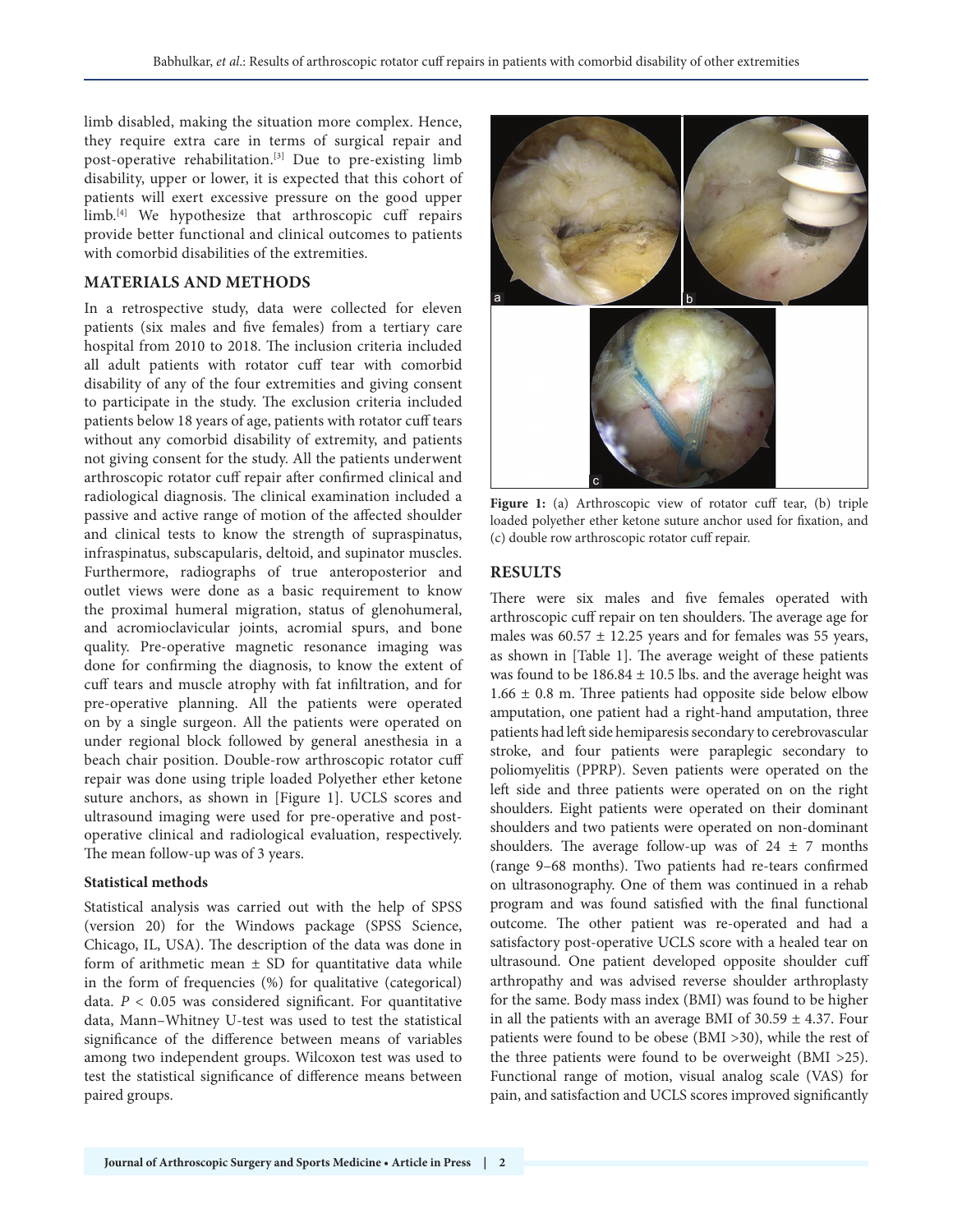|    |                                                                                                                            |                       | Table 1: Demographics and results of all operated patients. |                               |                      |                                                                          |                |                                                                |                                            |                                                   |                                                       |                       |
|----|----------------------------------------------------------------------------------------------------------------------------|-----------------------|-------------------------------------------------------------|-------------------------------|----------------------|--------------------------------------------------------------------------|----------------|----------------------------------------------------------------|--------------------------------------------|---------------------------------------------------|-------------------------------------------------------|-----------------------|
| ż. |                                                                                                                            |                       | Name Age Gender Weight                                      | $\left(\frac{1}{2}g\right)$   | Height $\frac{1}{2}$ |                                                                          |                | Body Affected Comorbid extremity<br>mass shoulder<br>index     | Pre-operative<br>UCLS Score<br>(out of 35) | Post-operative<br>UCLS Score<br>$($ out of 35 $)$ | ultrasonography<br>Outcome on                         | Follow up<br>(months) |
|    | NMV<br>MEB                                                                                                                 | 55<br>$\overline{7}1$ | $\geq$ $\geq$                                               | 85.2<br>83.5                  | 165<br>184           | 31.2 Left<br>26.23                                                       | Left           | Post-polio residual paralysis<br>Post-polio residual paralysis |                                            | 27<br>30                                          | L: Healed, R: Reverse<br>Healed                       | 68<br>43              |
|    | <b>NGd</b>                                                                                                                 | 45                    | Z                                                           | 94.4                          | 165                  | 34.82 Left                                                               |                | Right below elbow amputation                                   | 15                                         | 22                                                | shoulder replacement<br>Operated and healed<br>Retear | $30\,$                |
|    | <b>HIN</b>                                                                                                                 | 55<br>68              | Z<br>$\mathbf{L}$                                           | 87.1<br>81.2                  | 157<br>157           | 34.48<br>32.46                                                           | Right<br>Right | Left below elbow amputation<br>Post-polio residual paralysis   |                                            | 24<br>$\overline{31}$                             | Re-tear<br>Healed                                     | 22<br>∞               |
|    |                                                                                                                            |                       |                                                             |                               |                      |                                                                          | Left           | Right hand amputation                                          |                                            | 29                                                | Conserved<br>Healed                                   |                       |
|    |                                                                                                                            | 79<br>$50\,$          | ∑ ⊬                                                         |                               |                      |                                                                          | Right<br>Right | Post-polio residual paralysis<br>Left Cerebrovascular stroke   |                                            | 29<br>27                                          | Healed<br>Healed                                      |                       |
|    | $\begin{array}{l} \mathtt{HAP} \\ \mathtt{PG} \\ \mathtt{BHS} \\ \mathtt{NAP} \\ \mathtt{AGB} \\ \mathtt{SMM} \end{array}$ | 43<br>56              | $\mathbb{L}$<br>$\mathbf{L}$                                | 0.89942<br>77.89853<br>77.898 | 1992<br>1992<br>1994 | $\begin{array}{c} 26.67 \\ 28.31 \\ 35.67 \\ 30.15 \\ 35.76 \end{array}$ | Right<br>Left  | Right below elbow amputation<br>Left cerebrovascular stroke    | ų                                          | 29<br>30                                          | Healed<br>Healed                                      |                       |
|    |                                                                                                                            | 49                    |                                                             |                               | 158                  | 34.08                                                                    | Right          | Left cerebrovascular stroke                                    |                                            |                                                   | Healed                                                | 5                     |

after arthroscopic cuff repairs from pre-operative  $12 \pm 3.1$  to post-operative  $27.43 \pm 4.2$  out of a total score of 35. Using a non-parametric Wilcoxon signed-rank test for paired data on pre-operative and post-operative UCLS scores, it was seen that there is a significant  $(P = 0.017)$  difference between the two, indicating a significant increase in the score. American Shoulder and Elbow Surgeons Shoulder Score (ASES) were also found to improve from  $38.13 \pm 9.3$  preoperatively to 82.29  $\pm$  12.6 postoperatively. Ultrasound evaluation after a mean of  $14 \pm 3$  months revealed complete healing in 78% of cases and partial healing in 10% cases and re-tear in 12% of cases. Using Mann–Whitney U-test for independent groups, it is found that there is no significant difference in age and BMI among healed and non-healed patients. [Figure 2] shows the functional and clinical outcome of one of our patients after 18 months of follow-up.

## **DISCUSSION**

As per our results, we found that males with comorbid disabilities of other extremities were more often diagnosed and treated for rotator cuff tears as compared to females. This may be due to more chances of overuse of the unaffected shoulders by males who are the main earning members of the family. The rotator cuff tear was found on the dominant upper limb in the majority of the patients ( $n = 8$ , 80%). This may be due to overuse of the dominant shoulder due to the affection of the other extremities.<sup>[5]</sup> The average age of tear in our patients was found to be around 60 years. This age group already is prone to diabetes, hypothyroidism, osteoporosis, anemia, and degenerative changes with fatty infiltration of the cuff muscles leading to higher chances of tear and retear. BMI of all the operated patients was found to be on the higher side either overweight or obese. This may be due to diabetes, hypothyroidism, and other metabolic disorders.[6] High BMI has a propensity for rotator cuff tears and poor surgical outcomes. Arthroscopic cuff repair is a minimally invasive surgery with faster and better healing supported by a proper rehabilitation program.[7] Finally, it helps the patient to regain the confidence to carry out activities of daily living without pain and with full function. This is especially more useful to improve social, financial, and psychological quality of life for patients with comorbid disabilities of the other extremities.[8] Although very few articles are reported in the literature, we found our results comparable to those studies [Table 2]. The limitation of the study is the small sample size which affects the overall outcome of the study and more such studies are required to explain its significance.

## **CONCLUSION**

Arthroscopic rotator cuff repair improves functional and clinical outcomes in patients with comorbid disability in the extremities. VAS, ASES, and UCLS scores improved significantly from pre-operative scores. Careful and